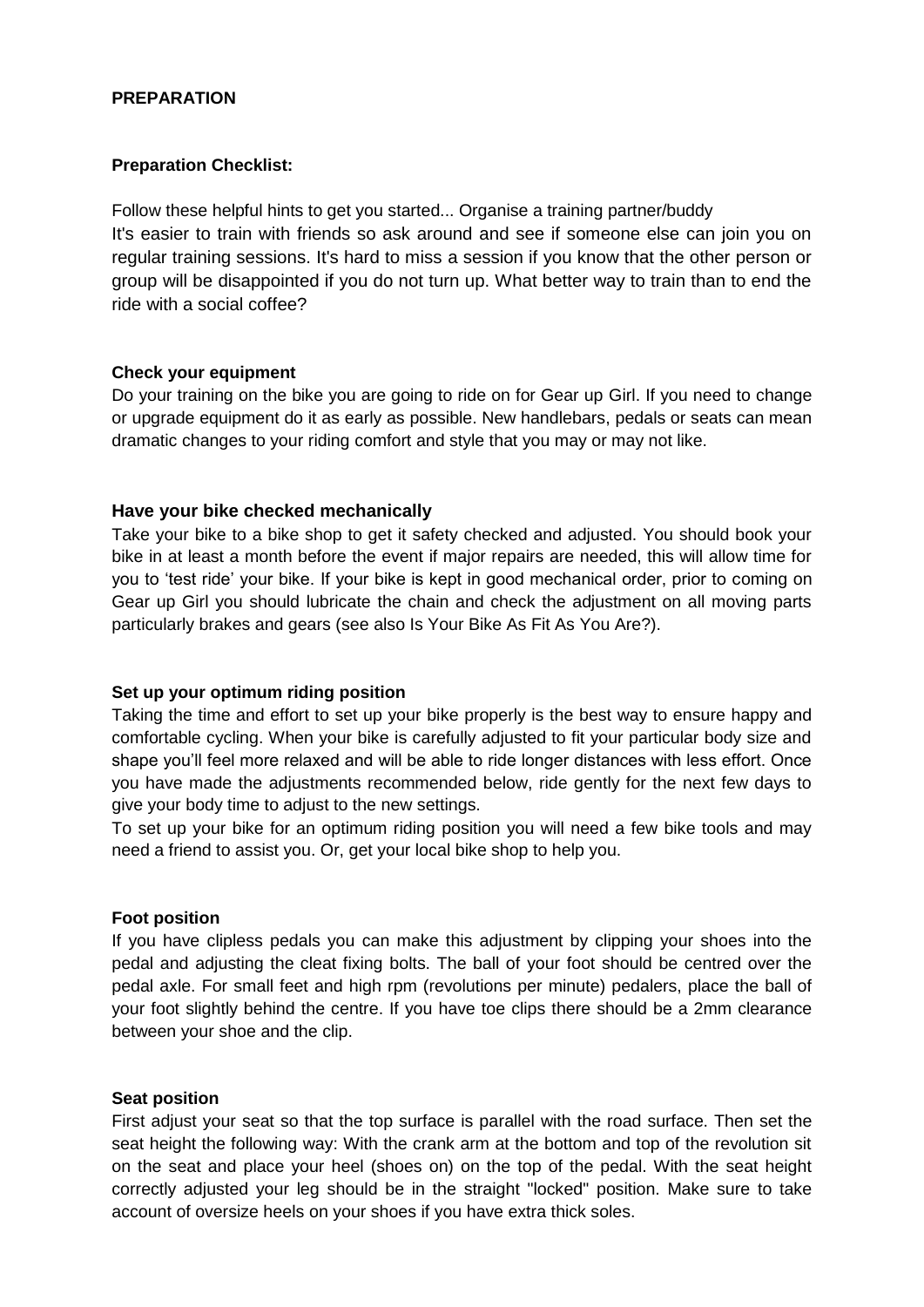### **Seat front/back adjustment**

Sit on your bike in your normal riding position with the cranks in the 3 and 9 o'clock position. Your seat is correctly positioned when your tibial tuberosity (the bump at the top of the shin bone) is 1cm behind the pedal axle. You may need a plumb line and a helper to make this adjustment and you may have to readjust the seat height if you move the seat significantly.

#### **Stem & handlebars**

Correct stem height can be between level with the seat height or 6cm below. The generally preferred range is 2.5 to 4.5cm lower. To ensure good chest expansion and breathing your handlebars should be as wide as your shoulders. On a mountain or hybrid bike some riders may prefer a more upright riding position with a higher stem position. Bar extensions and narrower handlebars will give you a greater variety of comfortable hand positions and also place your upper body in a slightly lower position to reduce your overall resistance to the wind.

### **Adjusting to your new position**

It takes time to settle in to the new position and you may still have to do some fine-tuning. Overall you should feel much better when you ride and less strained when you arrive back home.

### **Check your setup**

When you have made your new bike setup adjustments, go for a short ride and monitor your riding position. Get a friend to accompany you on their bike so that they can observe your riding position from the side and rear. Your riding position should feel very comfortable and not stressed and your legs should feel that they are almost fully extended with each pedal stroke. If your pelvis rocks from side to side on your seat then it is set too high. Make new adjustments and try again until you feel comfortable.

#### **Wear the right clothing**

Clothing designed for cycling is very comfortable and moves with your skin without chafing and rubbing.

# **Practice group riding techniques**

If you are new to riding in large groups you should try to ride at least some of your training runs with groups of six or more riders in a bunch. Be predictable and ride a straight line. Remember if you tip the wheel in front it is almost always you who falls!

You might also like to check out the bunch riding tips on the [Bicycle SA](http://www.yooyahcloud.com/BIKESA/4HFIT/Bunch_Riding_-_Rules__Etiquette.pdf) website, which are particularly useful if you are not used to riding as part of a group.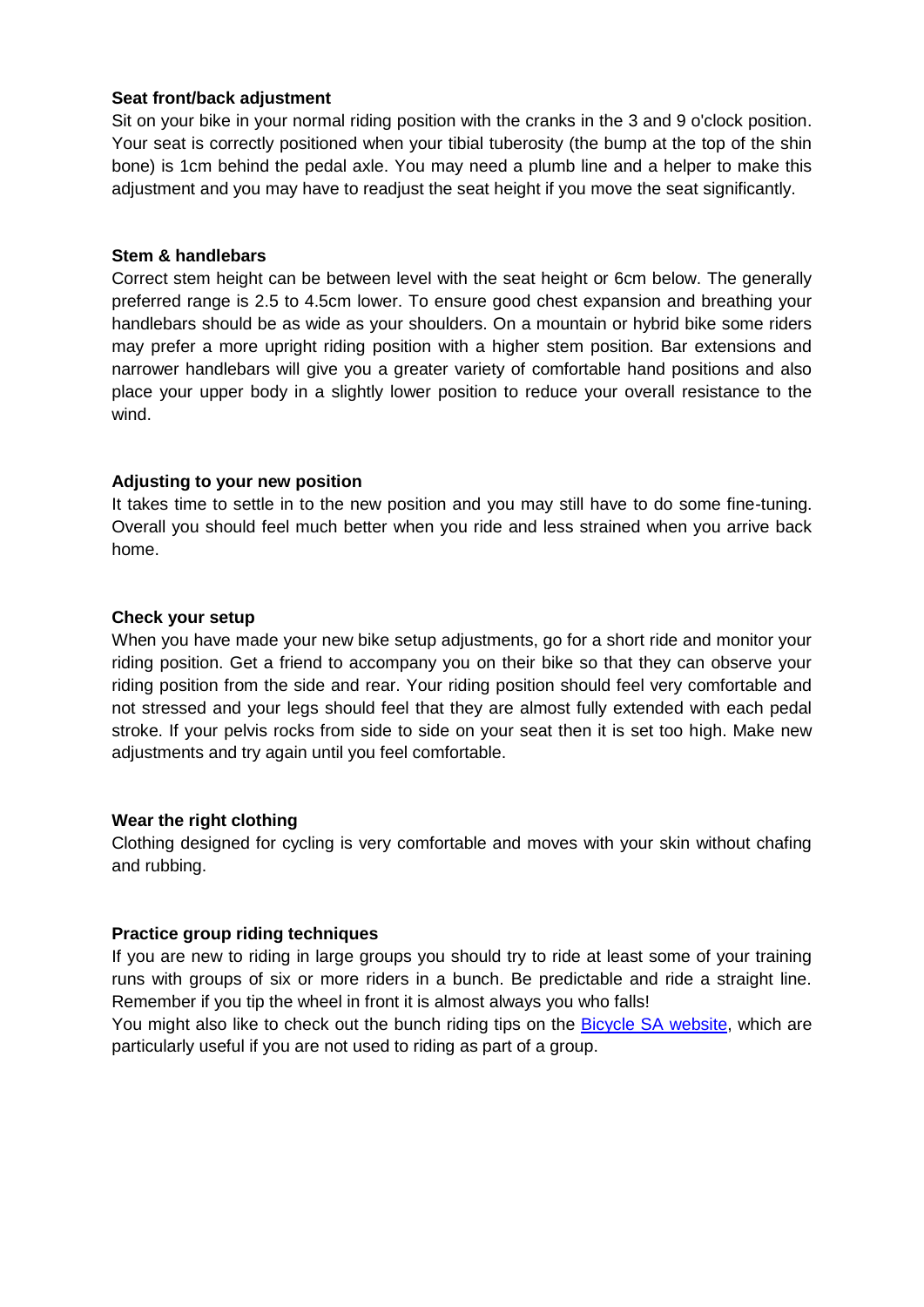#### **Brush up on your road rules**

As much of the ride is going to be on the roads, it is important to be up to speed on the road rules and be aware of your rights and responsibilities as a road user. Check the SA Government website at [http://www.sa.gov.au/topics/transport-travel-and](http://www.sa.gov.au/topics/transport-travel-and-motoring/cycling/cyclist-road-rules-and-safety)[motoring/cycling/cyclist-road-rules-and-safety](http://www.sa.gov.au/topics/transport-travel-and-motoring/cycling/cyclist-road-rules-and-safety) for more details and make sure your bike has a bell on it. The [Cycling and the Law booklet](http://www.sa.gov.au/__data/assets/pdf_file/0020/23438/DPTI-Cycling-and-the-Law-Booklet_ALT5.pdf) is also a good resource to explore

### **Warm up before you start**

Don't rush into strenuous riding when your muscles are cold. Always warm up gently before you set out from home. Remember, warm muscles stretch best so do a few stretches when you finish your daily ride.

### **During the day DRINK, DRINK, DRINK!**

The moisture you sweat out on the road has to be replaced so you must drink lots of water as you ride. Always carry a water bottle and/or hydration pack and make sure these are filled at the start. All refreshment stations are signposted. In hot weather adding some hydration fuel to your water will help you retain and use your water more efficiently. Food is also important. Don't forget your sound carbohydrate dinner and breakfast and take some highenergy snack food with you to eat along the way. It can be good to carry a few Jelly Beans as a sugar hit to help you get through the last few kilometres.

#### **Have a great ride**

Gear Up Girl SA is designed to be an enjoyable day out so don't get so obsessed with your riding that you miss the fabulous scenery or the great company of hundreds of like minded travellers. When you finally cruise into the finish you'll know that all the good preparation you've put in was well worthwhile.

#### **Take a few pictures along the way**

Taking a small camera with you to record those great scenes and capture shots of those new friends you will meet along the journey is a great idea. That way you will slow down and enjoy the whole experience.

# **Want more training information?**

The best place to find out more about cycling for fitness is to join a cycling group or club. Visit the [Bicycle SA website](http://www.bikesa.asn.au/freeridesandgroups) for FREE Rides Programme details, which lists your nearest social ride.

# **Preparation Program**

# **A training guide to help you prepare**

If you can ride a bike but have been too busy to start training, this 4 week training guide will help you prepare for Gear up Girl. If you are not regularly active, or are over the age of 35 years, we recommend you see your general practitioner for a check up before starting this program. If at any time during the program you feel pain, discomfort or dizziness, you should stop immediately and see your GP.

Anyone with relatively good fitness will be able to complete the ride, which is why we have also included days of Active Living (AL), which are alternative activities of moderate intensity for at least 30 minutes. For example, swimming, jogging, gardening or walking.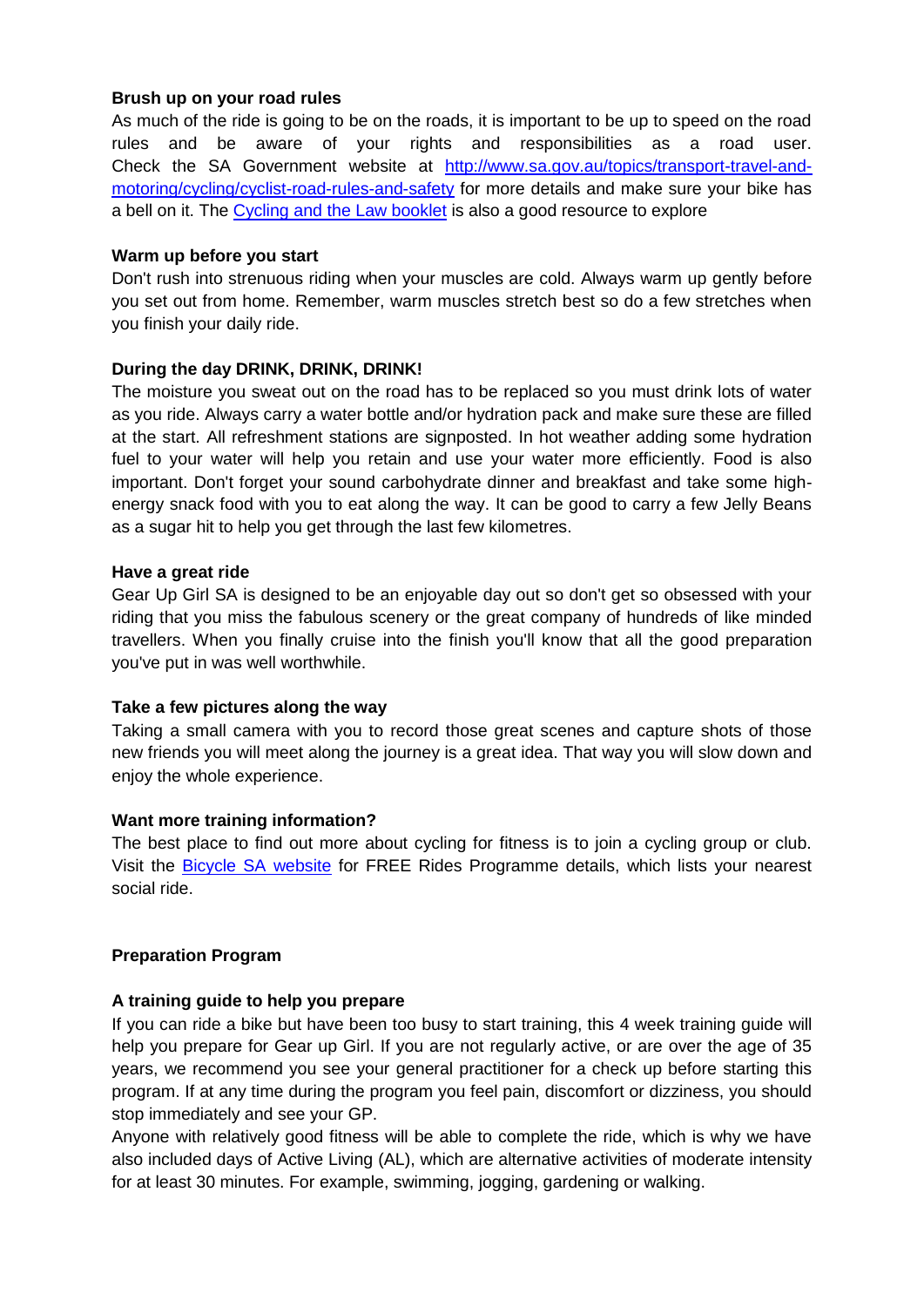### **Before starting the program:**

- Have your bike checked for safety by a bicycle mechanic
- Ensure your helmet is Australian Standards approved (the red sticker with ticks) and is in good order with no cracks
- You should ride with at least two 750ml water bottles on your bike, or a backpack hydration system that can hold at least 1.5 litres of fluid
- Other helpful items are cycling gloves, nicks (padded lycra shorts), and a small saddle bag with basic tools such as spare tube and tyre levers
- Source out some local bike lanes or bikeways for your training. A good way to do this is to drive the routes and note distances. Yes, you need to find some routes with hills! E.g. you might map out an 'easy loop' and a 'challenge' loop. The Travel Smart maps (free from Bicycle SA) include cycle lanes.

# **Training rides**

- If you're going on a large or multi-day ride we encourage you to do as much bike riding as possible, either by yourself or with friends or family. Every hour in the saddle will make the event that much easier.
- Start off with a number of training rides of about 30km along bike paths and trails in the local area. At first 30km may sound exhausting, but regular weekly rides will build stamina.
- Be sure to increase the amount of effort you put into your training rides. You won't increase your stamina or fitness if you are not forcing yourself to exercise more strenuously.
- You don't necessarily have to start on roads, but eventually ween yourself off quieter paths and trails – especially if you're working towards a tour or multi-day event.
- Add 5–10km each week after the training-ride period to slowly increase your distance. Many back streets are ideal for group training as traffic is minimal.
- For the last ten minutes of the ride change into an easy gear and gently spin home. This will help prevent the 'dead leg' syndrome when you're finished – a problem caused by lactic acid pooling.
- Resting your muscles is just as important as the physical training itself. Listen to your body. You can seriously affect your progress if you over-train.

If you can find a friend to train with, this is a big help - as it will ensure you do get out of bed because your friend is waiting down the street for you! What better way to spend your training time cycling and chatting with friends?

| <b>Week</b>    | Longest Weekly Ride | <b>Other weekly rides</b> | <b>Total distance</b> |
|----------------|---------------------|---------------------------|-----------------------|
|                | 15km                | 5km, 10km                 | 30km                  |
| $\overline{2}$ | 20km                | 10km, 15km                | 45km                  |
| 3              | 25km                | 15km, 20km                | 60km                  |
| $\overline{A}$ | 30km                | 20km, 25km                | 75km                  |

# **Suggested training program: Four-week 'Build-Up Programme'**